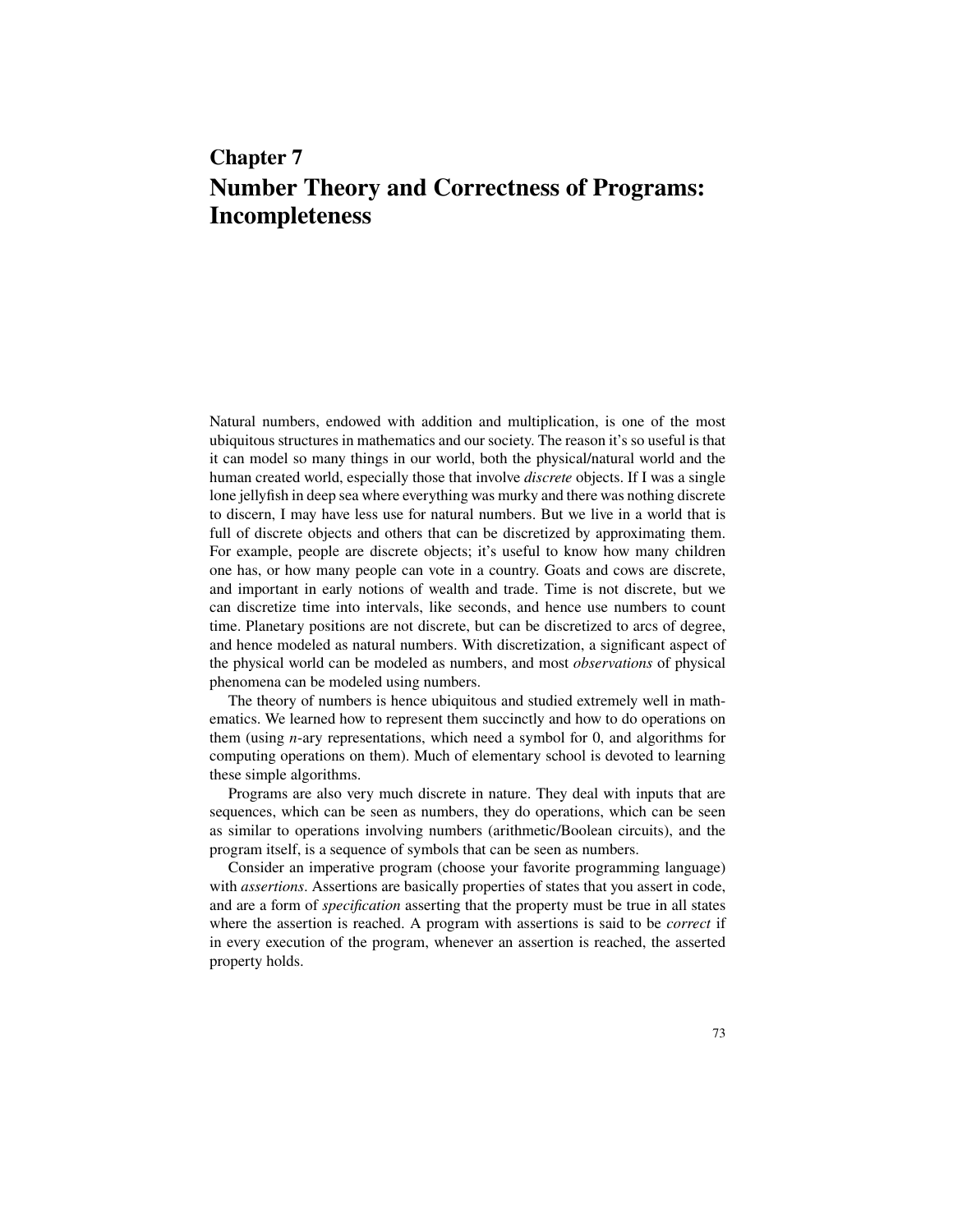The problem of *program verification* is to determine whether a given program with assertions is correct. The statement that a program  $P$  with assertions is correct, is really a theorem in mathematics. And a *proof* of such a theorem, no matter what the notion of proofs are, is a mechanically checkable sequence of statements, where it should be clear that the proof asserts in the end that the program is correct. There are several proof systems that prove programs correct— *Hoare logic* is a popular one. But you can imagine other formal arguments/proofs of why a program satisfies a particular assertion.

Incompleteness results in logic argue that there are no formal systems that can prove all theorems in certain models or classes of models. In other words, for certain models or classes of models, *not all theorems have proofs, in any proof system*.

In my view, there are at least *three* incompleteness results that are astonishing: (a) theorems expressed in FOL over natural numbers with addition and multiplication (Gödel's incompleteness theorem), (b) theorems expressed in FOL about the class of all finite structures (or even all finite graphs), and (c) theorems about correctness of programs.

In this book, we show that none of the above problems is r.e., which is another way of saying there is no formal proof system that contains proofs for these theorems. The incompleteness of all three problems are non-intuitive— it seems intuitive that all FO theorems about numbers ought to have proofs, that all FO properties of finite graphs ought to be provable, and all correct programs should have some proof of correctness. It's incredible that they don't. We intrinsically believe that all theorems ought to be provable, but incompleteness argues that this is not possible, at least not in any formal proof system. It shows that formal systems are intrinsically weak!

Incompleteness results put mathematics in a strange place than we intuitively imagined. There may be true theorems that may not even be provable using the formal rules of proof we accept. It opens up the possibility that theorems in number theory (including open problems) may not even have proofs. And similarly theorems about finite graphs. And similarly, the correctness of certain programs.

We proved the incompleteness of FO theorems of finite structures in Chapter 4 (Trakhtenbrot's theorem). We will show the other two incompleteness results in this chapter.

The incompleteness results all have a similar proof outline based on some form of *diagonalization*, similar to the one found by Cantor, and similar to the one used by Turing to show the undecidability of the halting problem. Since, as computer scientists, we already know of such results, in particular that the halting problem for Turing machines (or programs) is undecidable and the *non-halting* problem of Turing machines (or programs) is not even recursively enumerable, we will use these to prove our results.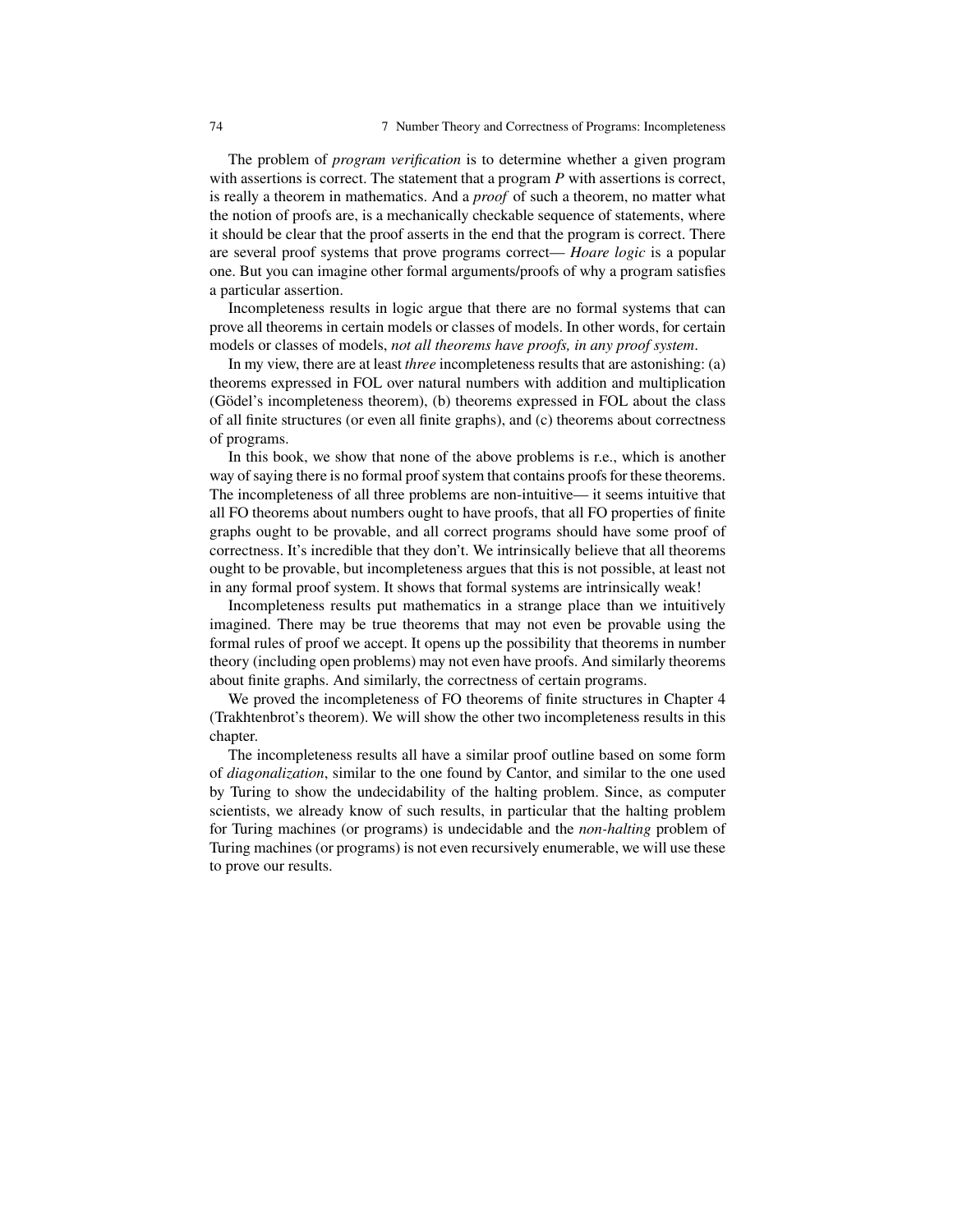7.2 Incompleteness of the theory of natural numbers with additional and multiplication 75

## **7.1 Program Verification**

Consider a TM that we want to check for non-halting. The TM can be realized by a program  $P$  (any programming language with infinite memory will do, as it can simulate the moves of a Turing machine; for example, a program with access to unbounded linked lists, or a program with access to an unbounded secondary storage device, or even a program that has unbounded integers). So the problem reduces to checking whether  $P$  does not halt.

Construct a program  $P'$  that is basically the program  $P$  modified so that if  $P$  halts, we add an assertion assert false; at the point where it halts. (An assertion of *false* doesn't hold in any program state— if you are uncomfortable with it, replace it with  $x := 1$ ; *assertx* = 0;.)

Now it is clear that the program  $P'$  satisfies its assertion if and only if  $P$  does *not* halt. Consequently, program verification is not recursively enumerable.

#### **Theorem 7.1** *Program verification is not a recursively enumerable problem.*

Let us now use the above result to prove Gödel's incompleteness theorem stated in terms of the theory of numbers not being recursively enumerable.

# **7.2 Incompleteness of the theory of natural numbers with additional and multiplication**

We want to show that the theory of natural numbers with addition and multiplication is not recursively enumerable, i.e.,  $Th(\mathbb{N}, 0, 1, +, \times, =, \leq)$  is not recursively enumerable.

The intuition behind this result is that the theorem stating that a program is correct (or that Turing machines halts or does not halt) *is a first-order expressible theorem in number theory*! Consequently, there is no formal proof system such that all theorems in FO arithmetic have proofs in the system.

We want to reduce the problem of Turing machine non-halting (or halting<sup>1</sup>) to the validity problem of sentences over the theory of natural numbers. The following proof is adapted from Dexter Kozen's book "Automata and Computability".

First, we can express several interesting properties using first-order logic using addition and multiplication:

• *q* is the quotient and y is the remainder when x is divided by y:

$$
IntDiv(x, y, q, r): x = qy + r \wedge r < y
$$

• y divides  $x$ :

$$
Div(y, x) : \exists q. \text{IntDiv}(x, y, q, 0)
$$

<sup>1</sup> Note that reducing the halting problem to validity also works to show non r.e.-ness since the theory is negation-complete; a negation conmplete theory is either decidable or not r.e.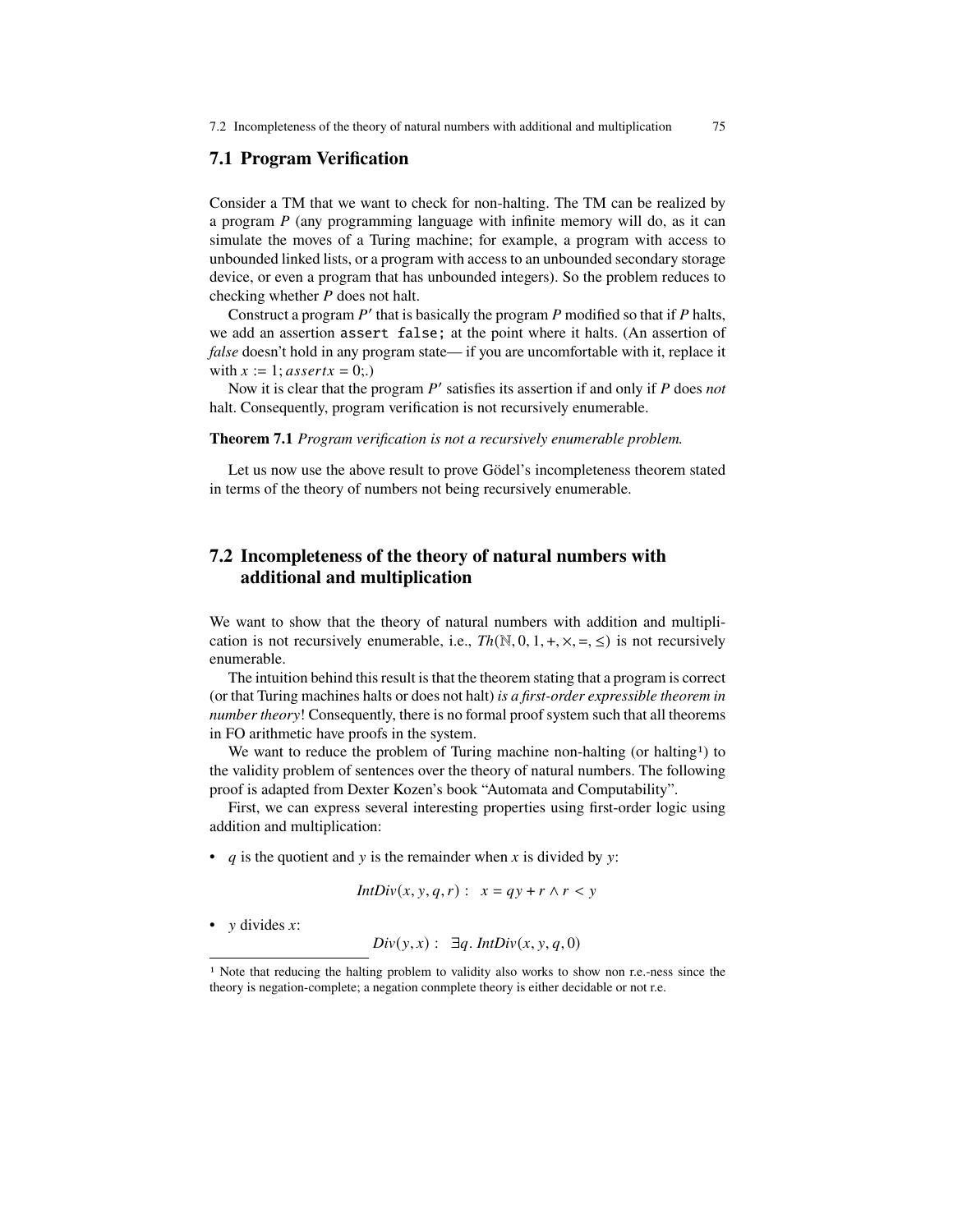•  $x$  is prime:

$$
Prime(x): x \ge 2 \land \forall y. (Div(y, x) \Rightarrow (y = 1 \lor y = x))
$$

• y is a power of a particular fixed prime p, i.e.,  $y = p^k$  for some  $k \in \mathbb{N}$ :

$$
Power_p(y): \ \forall z. ((Div(z, y) \land Prime(z)) \Rightarrow z = p)
$$

We will now show a reduction from the non-halting problem of a Turing machine (on an empty tape) to validity of arithmetic sentences.

Given a Turing machine M with tape alphabet  $\Gamma$  and states Q, let us fix the alphabet  $\Pi = \Gamma \cup (Q \times \Gamma)$ . Let us choose a prime p larger than  $\Pi$ , and let us look upon sequences over  $\Pi$  as *p*-ary representations of numbers. A sequence  $a_n \ldots, a_0$ , where each  $a_i \in [0, p-1]$  maps to the number  $\Sigma_{i \in [1, n]} a_i p^i$ .

The *computation* of  $M$  on the empty tape can be seen as a sequence of configurations  $\sigma_0, \sigma_1, \ldots$ , where each  $\sigma$  is a configuration represented a word in  $\Pi^*$ . When  $M$  halts, configurations are bounded by some maximum length (depending on how much space  $M$  takes on the tape. Let  $H$  denote the subset of  $\Pi$  that has the halting state:  $H = \Gamma \times HQ$ , where  $HQ \subseteq Q$  are the halting states. Hence M halts iff there is a sequence of configurations that represents valid moves of  $M$  that has the halting configuration, i.e., where some element of  $H$  occurs.

We now encode the halting of  $M$  as the existence of a number whose  $p$ -ary representation encodes a valid halting computation of  $M$ .

A finite computation sequence  $\sigma_0, \sigma_1, \ldots, \sigma_n$  will be encoded as large enough blocks so that each  $\sigma_i$  fits into a block. If C is a large enough length to encode each configuration, we will use  $c = p^C$  to capture this number. (In general, most numbers k related to the Turind machine that we need will be captured using  $p<sup>k</sup>$  instead of  $k$ .) This number  $c$  will eventually be quantified in the formula we reduce to.

In order to say that a configuration sequence is correct, it is sufficient to demand that successive configurations are correct. In order to demand  $\sigma$ ,  $sigma'$ , two successive configurations (encoded with sequence of the same length  $C$ ) are correct, it is sufficient to check every *three-element* subsequence of  $\sigma$  with the corresponding three-element subsequence in  $\sigma'$  (since Turing machines make only local changes on the tape). The three element sequences either does not encode a state (i.e., is over  $\Gamma$  only), in which they must be the same, or the three element sequence in  $\sigma$  encodes a state in the middle, in which case the corresponding three-element sequence in  $\sigma'$ depicts the correct evolution according to the transitions of the Turing machine.

Let V be the set of all 6-tuples  $(a_1, a_2, a_3, b_1, b_2, b_3)$  that denote valid pairs of three-tuples.  $V$  includes all:

- Every  $(a_1, a_2, a_3, b_1, b_2, b_3)$  such that  $a_1, a_2, a_3, b_1, b_2, b_3 \in \Gamma$
- For every transition  $\delta(q, a) = (b, q', R)$ , the triples  $(a_1, (q, a), a_2, a_1, b, (q', a_2))$ ,  $((q, a), a_1, a_2, b, (q', a_1), a_2)$ , and  $(a_1, a_2, (q, a), a_1, a_2, b)$  are in V, for every  $a_1, a_2 \in \Gamma$ .
- For every transition  $\delta(q, a) = (b, q', L)$ , the triples  $(a_1, (q, a), a_2, (q', a_1), b, a_2)$ ,  $(a_1, (q, a), a_3, (q', a_1), b, a_3),$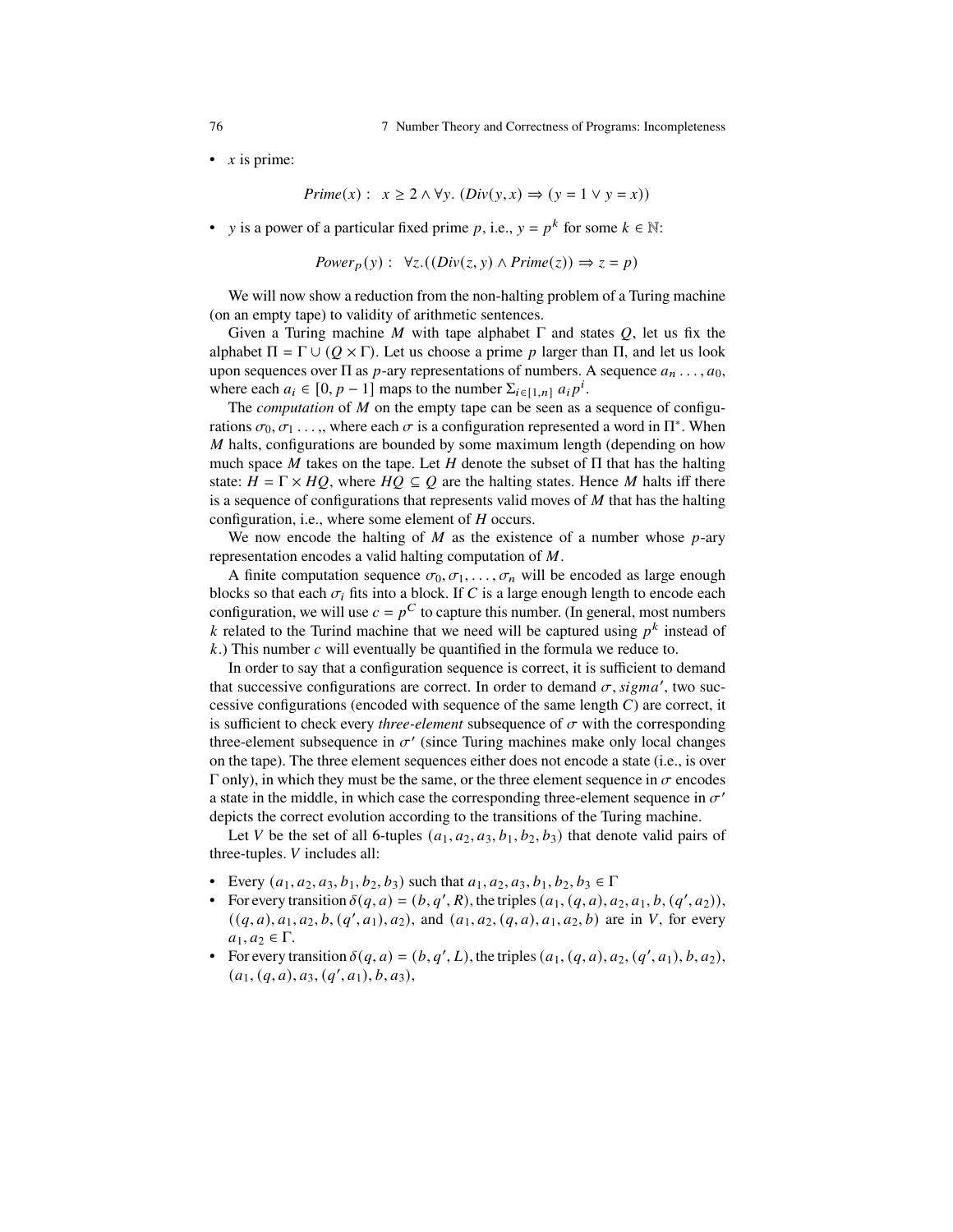7.2 Incompleteness of the theory of natural numbers with additional and multiplication 77

are in V, for every  $a_1, a_3 \in \Gamma$ .

Note that check inconsistencies of sequences only in tuples where the "middle" symbol in the first configuration, i.e.,  $a_2$ , encodes a state.

We will write a formula that ensures that in a number encoding sequences of configurations, for every two consecutive configuration  $\sigma$  and  $\sigma'$ , every three-element subsequence in  $\sigma$  and the corresponding three-element subsequence in  $\sigma'$ , the 6 elements are related by  $V$ . This will ensure that the entire sequence of configurations is valid.

The crucial power of arithmetic with addition and multiplication is that we can encode sequences as numbers, and also *decode* sequences into their components. Here is an important formula, which says that the character in position  $Y$  of a sequence encoded by the number v is a (where  $a \in [0, p - 1]$ . As we said before, we encode the position Y using the number  $y = p<sup>Y</sup>$ . So the following really says that the position encoded in y of the sequence encoded by v is b (assuming y is a power of  $p$ ):

$$
Digit(v, y, a) = \exists u. \ \exists r. \ (v = r + ay + upy \land r < y \land a < p)
$$

Intuitively, let's say v's p-ary representation can be split into  $\rho_1 \cdot a \cdot \rho_2$ , where  $|\rho_2| = Y$ . Then clearly  $v = r + ap^Y + up^{Y+1}$ , for some  $r \le y$  (where r encodes the number corresponding to  $\rho_2$  and u encodes the number corresponding to  $\rho_1$ ). Replacing  $p^Y$  by y gives  $v = r + ay + upy$ , which is what the above formula demands.

The intuition for the following formulae follow along similar lines, and we let the reader work this out for themselves.

We can demand that the 3-digit sequence of v at positions encoded by y are  $b_1,b_2$ , and  $b_3$ , using the formula:

$$
3Digit(v, y, b_1, b_2, b_3) : \exists u. \exists r. (v = r + b_1y + b_2py + b_3ppy + upppy
$$
  

$$
\land r < y \land b_1 < p \land b_2 < p \land b_3 < p)
$$

Now we can demand that the three digits of  $\nu$  at the position encoded by  $\nu$  match correctly the three digits of  $\nu$  at the position encoded by  $\zeta$ :

$$
Match(v, y, z): \bigvee_{(a_1, a_2, a_3, b_1, b_2, b_3) \in V} (3Digit(v, y, a_1, a_2, a_3) \land 3Digit(v, z, b_1, b_2, b_3))
$$

We can now write a formula that says that the  $p$ -ary string that represents  $\nu$  encodes a valid sequence of configurations of the TM evolution. For technical reasons, we will parameterize this with  $c$  and  $d - c$  is the number that encodes the size of configurations (i.e.,  $p$  raised to the power of the length of configurations) and  $d$  will encode a bound on the entire length of the sequence  $\nu$ . The formula checks whether all pairs of three-digit sequences precisely c apart (or rather  $log_p(c)$  apart) in v match according to the Turing machine's moves, up to  $d$ :

$$
ValidMoves(v, c, d) : \forall y. (Power_p(y) \land yppc < d) \Rightarrow Match(v, y, yc)
$$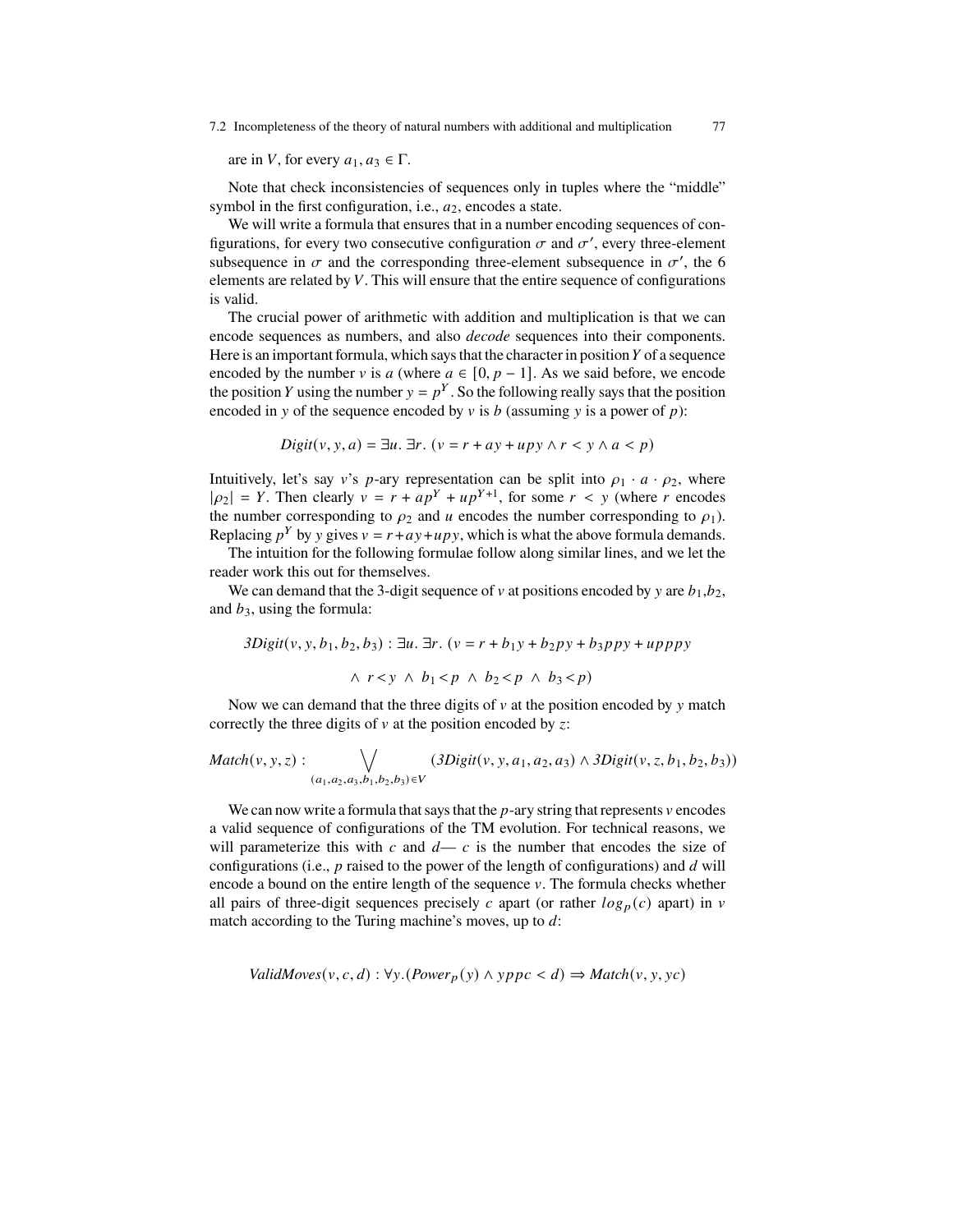We can state the sequence representing  $\nu$  starts with the initial configuration. Let *init* be the number encoding the symbol  $(q_0, \#)$ , the Turing machine reading the blank symbol. Let *blank* denote the number encoding the blank symbol #. Note that the start configuration is then  $(q_0, \#) \cdot \# \cdot \# \dots \cdot \#$ . The following formula forces this as the first configuration of  $v$ :

 $Start(v, c) : Digit(v, 1, init) \land \forall y. (Power_p(y) \land y > 1 \land y < c \Rightarrow Digit(v, y, blank))$ 

We can also state that the halting configuration occurs in  $\nu$  before  $d$  by the formula:

$$
Halt(v, d) : \exists y. \left( Power_p(y) \land y < d \land \bigvee_{b \in H} \quad Digit(v, y, b) \right)
$$

We can now ready to write a formula that says that  $\nu$  is a valid sequence of configurations that halts. In order to do this, we first express that the number  $d$ represents an upper bound on the length of  $\nu$  (we then interpret  $\nu$  using the  $p$ -ary representation of  $v$ , with 0's padded to the left, if necessary):

*Length*( $v, d$ ) : *Power*<sub> $p$ </sub>( $d$ )  $\wedge v < d$ 

Note that v along with  $d$  (where *Length*( $v$ ,  $d$ ) holds) represents the precise  $p$ -ary sequence we wish to express properties about. We can now write that this sequence represents a valid halting computation:

*ValidHaltComp*( $v$ ) :  $\exists d$ .  $\exists c$ . (*Length*( $v$ ,  $d$ )  $\land$  *Power*<sub>p</sub>( $c$ )  $\land$   $c$  <  $d$ 

$$
\land \text{Start}(v, c) \land \text{ValidMoves}(v, c, d) \land \text{Half}(v, d))
$$

We can now finally write a sentence that says that the Turing machine M does not halt:

 $\neg \exists v$ . *ValidHaltComp*(v)

The above formula is valid over the standard model of natural numbers with addition and multiplication iff the Turing machine does not halt. The relation  $\lt$  can be expressed with the other relations using the following equivalence:

$$
x < y \Leftrightarrow \exists z. \neg (z = 0) \land x + z = y
$$

We hence have:

**Theorem 7.2** *The first-order theory of natural numbers with addition and multiplication,*  $Th((\mathbb{N}, 0, 1, +, \times, =))$  *is not recursively enumerable.*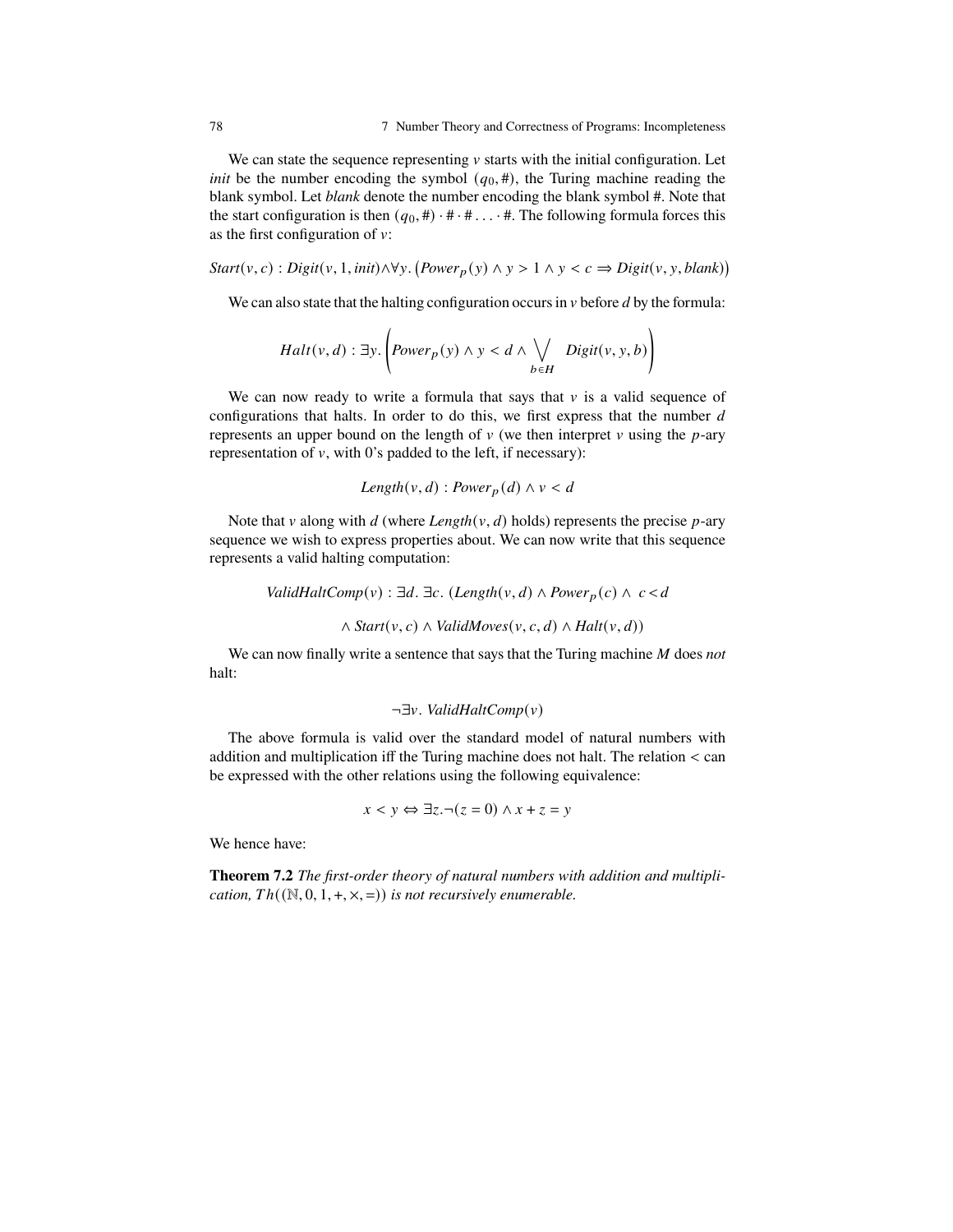# **7.3 Further Remarks**

## **Gödel's proof and strengthenings**

The crux of the above proof is that sequences over an alphabet, related in simple syntactic ways (like the moves of a Turing machine) can be encoded in arithmetic. Gödel was the first to discover this, and he used it in what's called Gödel numbering in order to encode *proofs* into numbers; proofs are also sequences whose validity is syntactic. This was done before a solid notion of computation (such as Turing machines or lambda calculus) existed. In fact, Gödel showed that one can encode a self-referential formula, where for any reasonable proof system, one can state in arithmetic a statement that says: "There is no proof of this statement." A proof system is damned it it proves this statement, and damned if it does not. If it proves it, then it's proved a wrong statement! And if it doesn't prove it, it's a correct statement it cannot prove! Gödel's proof combines encoding proofs/sequences as numbers and a diagonalization argument. In our proofs, we proved undecidability and hence nonr.e.-ness of Turing machine non-halting using diagonalization, and a separate proof of encoding existence of sequences into statements about numbers.

Note that the above proof extends beyond first-order arithmetic. Any logic that is more powerful than first-order arithmetic does not have a complete proof system. In fact, it turns out that the above theorem can be strengthened to show that even *quantifier-free arithmetic with addition and multiplication* (i.e., implicitly universally quantified) is undecidable and not recursively enumerable. In fact, the even simpler problem of solving Diophantine equations (given a set of polynomial equations, deciding whether there is solution using integer values) is undecidable, and checking whether there is no solution to them is not r.e.. This is a celebrated problem, called Hilbert's Tenth Problem, which was open for a long time and settled in a famous theorem by Yuri Matiyasevich in 1970.

### **Axiomatizations**

Due to the *completeness theorem*, we know that any model whose theory is axiomatizable is *decidable*. Since the theory of arithmetic with addition and multiplication is undecidable, it follows that there can be no recursive axiomatization of it.

The Peano axioms formulated in first-order logic was an attempt to axiomatize arithmetic. It has an *infinite* set of axioms, including an axiom schema for induction, which essentially says that any first-order property about numbers (formulated as a formula with a single free variable) can be proved by induction. However, as we know from the results in this section *and* the completeness theorem, this axiom system, if sound, must be incomplete. In fact, there are natural *concrete* theorems that can be stated in FOL that are not provable in Peano arithmetic (see the results of Paris and Harrington where a version of Ramsey's theorem is shown to be unprovable in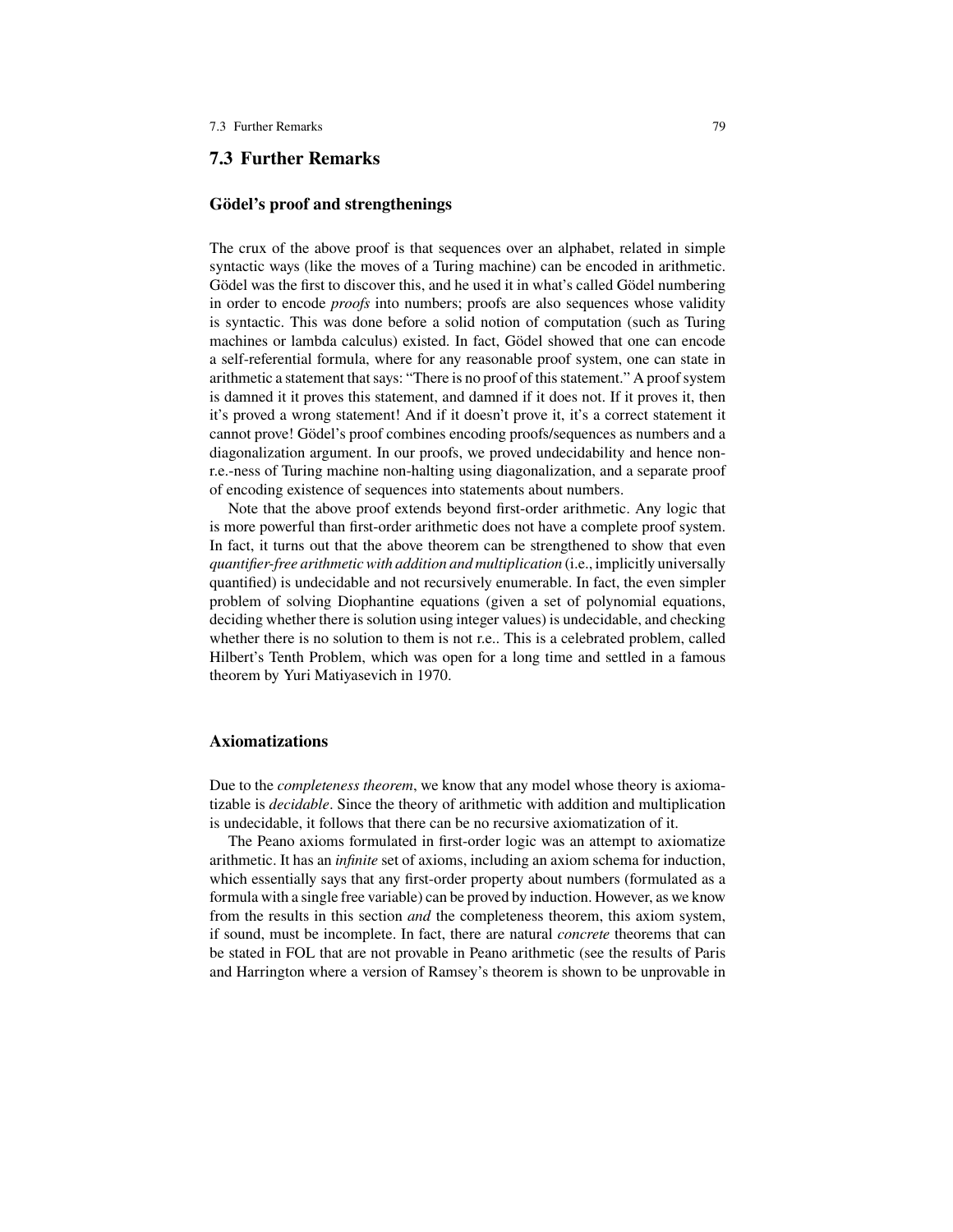Peano arithmetic). The *Principia Mathematica* is another formal system for which the incompleteness theorem applies, showing that there can be no recursive of it that is consistent and complete.

#### **Returning to Program Verification: The Method using Invariants**

Consider the problem of program verification again. How do people actually prove programs correct (partially correct, i.e., satisfy their assertions) in practice? The predominant method is the *invariant* method, which is basically a proof by induction. People postulate essentially a set of configurations  $Inv(\bar{x})$  (called an invariant), captured as a formula in logic over a set of variables  $\bar{x}$ , and prove the following properties about it:

• The initial states are contained in *Inv*:

$$
\forall \overline{x}.Init(\overline{x}) \Rightarrow Inv(\overline{x})
$$

• If  $Post(\overline{x}, \overline{x}')$  represents how the program can change configurations in a single step, then the invariant is closed under *Post*:

$$
\forall \overline{x}, \overline{x}' : (Inv(\overline{x}) \land Post(\overline{x}, \overline{x}')) \Rightarrow Inv(\overline{x}')
$$

• The invariant set and the set of *unsafe* states where the assertion is violated, do not intersect:

$$
\forall \overline{x}(Inv(\overline{x}) \Rightarrow \neg \text{Unsafe}(\overline{x}))
$$

Once we postulate such an invariant set, program verification boils down to proving validity of the above assertions! Clearly, if there is such an invariant set that contains all the initial states and closed under any move done by the program, then the set contains all the reachable states, and since it doesn't intersect the unsafe sets, it satisfies the assertion.

Verification methodologies such as that of Floyd and Hoare are essentially stylized proof techniques that follow the above method (expressing invariants at only loop headers or method boundaries). In fact, these stylistic methods break down (become too weak) for complex programs (such as concurrent programs or programs that pass programs/program-pointers as parameters); however, the global invariant method above is still robust and always is viable.

Now, one could ask whether such an invariant always exists. It clearly does whenever the program is correct— choose the invariant to be the set of *all* reachable states of the program: it satisfies all the above requirements.

So then where exactly lies the problem in not being able to prove a program correct? It lies in two aspects: (a) invariants may exists but may not be *expressible* in logic, and (b) invariants may be expressible in logic, but there may be no *proofs* (in a fixed formal system) that the above formulas are valid, i.e., the logic used to express the above conditions may be incomplete.